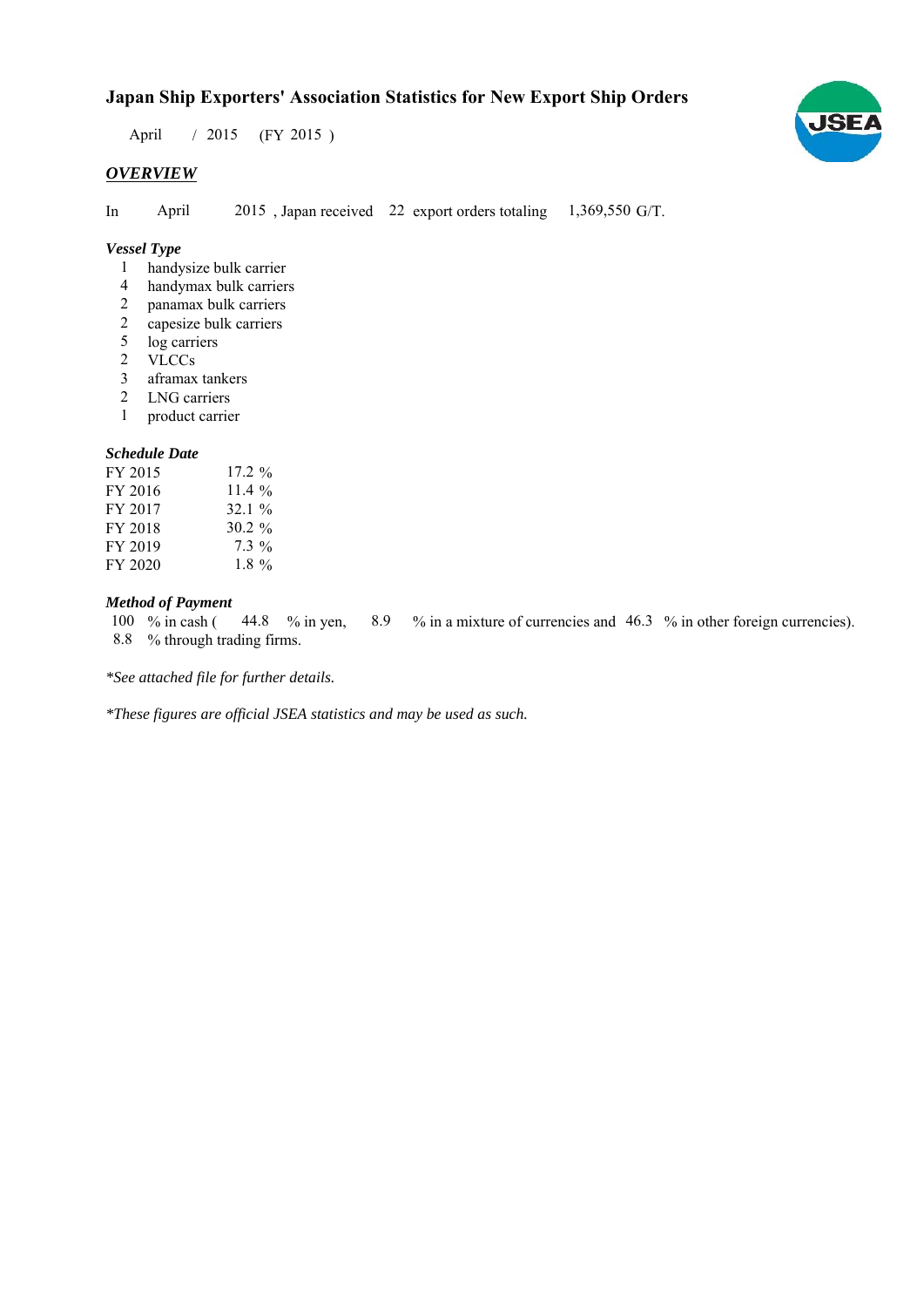#### New Export Orders Placed in March 2015 (FY 2015) Based on Fiscal Year

| Description              |     | Apr 14 to Mar 15 |     | Apr 14 to Dec 14 | January 2015 |          | February 2015 |         | March 2015 |           | April 2015 |           | April 2015 |           | Jan 15 to Apr 15 |           |
|--------------------------|-----|------------------|-----|------------------|--------------|----------|---------------|---------|------------|-----------|------------|-----------|------------|-----------|------------------|-----------|
|                          | No. | G/T              | No. | G/T              | No.          | G/T      | No.           | G/T     | No.        | G/T       | No.        | G/T       | No.        | G/T       | N <sub>0</sub>   | G/T       |
| General Cargos           | 20  | .759,860         | 18  | .471,860         |              |          |               |         |            | 288,000   |            |           |            |           |                  | 288,000   |
| <b>Bulk Carriers</b>     | 208 | 8,162,290        | 169 | 6,665,350        |              | 266,740  | 10            | 311,800 | 23         | 918,400   | 14         | 559,350   |            | 559,350   |                  | 2,056,290 |
| Tankers                  | 44  | 2,959,400        | 29  | 1,415,000        | h            | 914.200  |               | 313,700 |            | 316,500   |            | 810,200   |            | 810,200   |                  | 2,354,600 |
| <b>Combined Carriers</b> |     |                  |     |                  |              |          |               |         |            |           |            |           |            |           |                  |           |
| Others                   |     |                  |     |                  |              |          |               |         |            |           |            |           |            |           |                  |           |
| Total                    | 272 | 12,881,550       | 216 | 9,552,210        |              | .180,940 | 14            | 625,500 | 30         | 1,522,900 | 22         | 1,369,550 | 22         | 1,369,550 | 78               | 4,698,890 |
| FY 2014 / FY 2013 (%)    |     | $*78.1$          |     | 85.3             |              | 82.6     |               |         |            | 80.8      |            | 92.8      |            | 92.8      |                  | ** $69.4$ |
| In CGT                   |     | 6,285,421        |     | 4,711,879        |              | 559,810  |               | 341,786 |            | 671,946   |            | 637,373   |            | 637,373   |                  | 2,210,915 |

*Figures for shipbuilding orders of 500 G/T and over for export as steel vessels placed with JSEA members are covered.*

\*FY 2014/FY2013

\*\*Calendar Year 2015

JSEA (May 2015)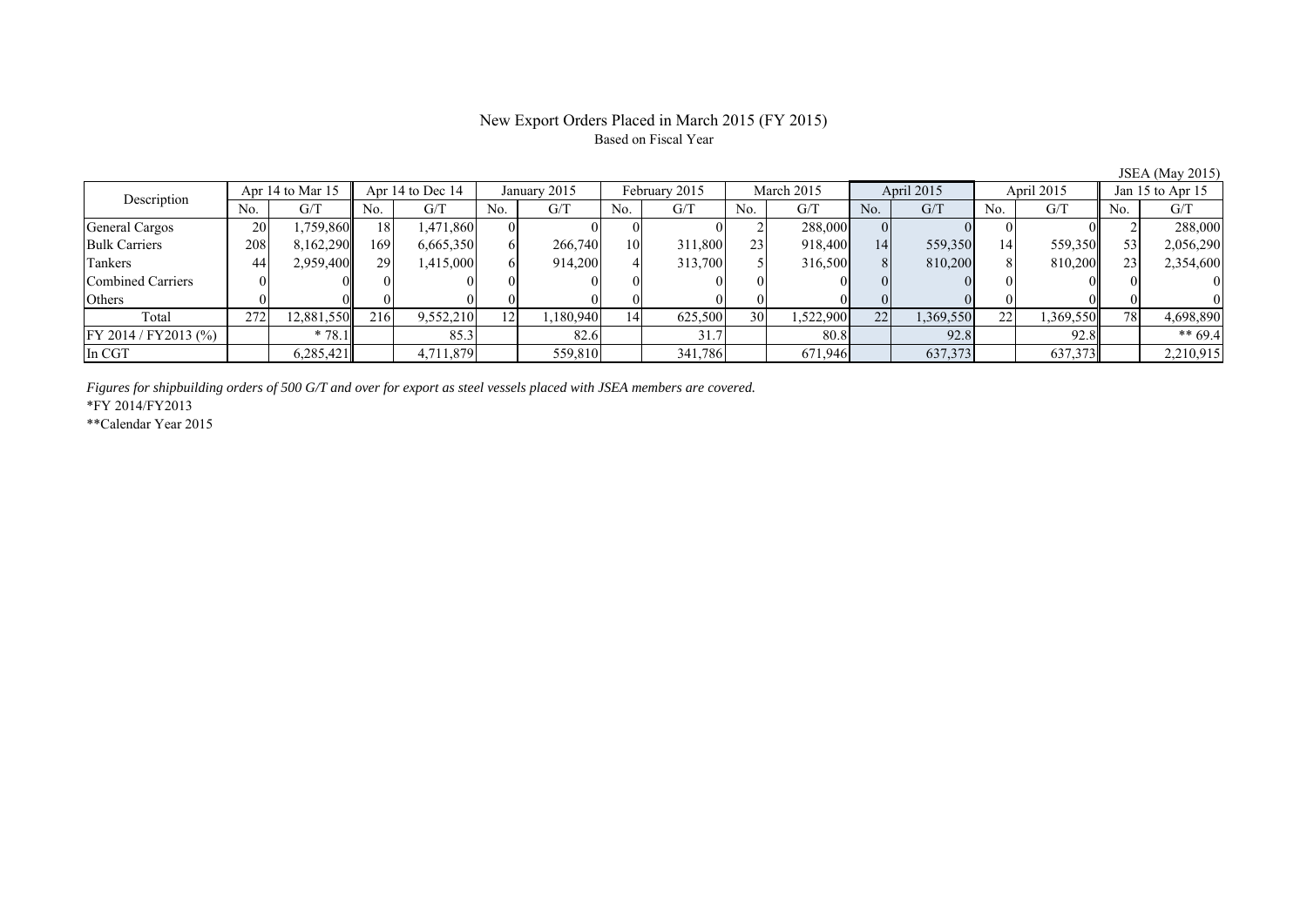## Export Ships Delivered in March 2015 (FY 2015) Based on Fiscal Year

| $\cdots$                 |     |                                      |     |              |     |               |           |            |     |            |                |            |     |                    |     |            |
|--------------------------|-----|--------------------------------------|-----|--------------|-----|---------------|-----------|------------|-----|------------|----------------|------------|-----|--------------------|-----|------------|
| Description              |     | Apr 14 to Mar 15<br>Apr 14 to Dec 14 |     | January 2015 |     | February 2015 |           | March 2015 |     | April 2015 |                | April 2015 |     | Jan 15 to Apr $15$ |     |            |
|                          | No. | G/T                                  | No. | G/T          | No. | G/T           | No.       | G/T        | No. | G/T        | N <sub>0</sub> | G/T        | No. | G/T                | No. | G/T        |
| General Cargos           | 14  | 558,741                              |     | 278.154      |     | 38.000        |           | 12,021     |     | 230,566    |                |            |     |                    |     | 280,587    |
| <b>Bulk Carriers</b>     | 251 | 10,124,499                           | 163 | 6,557,291    | 38  | 1,661,351     | <b>20</b> | 677,931    | 30  | 1,227,926  | <b>20</b>      | 702,381    | 20  | 702,381            | 108 | 4,269,589  |
| Tankers                  |     | 1,081,581                            | 14  | 1,003,147    |     |               |           | 78,434     |     |            |                |            |     |                    |     | 78,434     |
| <b>Combined Carriers</b> |     |                                      |     |              |     |               |           |            |     |            |                |            |     |                    |     |            |
| Others                   |     |                                      |     |              |     |               |           |            |     |            |                |            |     |                    |     |            |
| Total                    | 282 | 11,764,821                           | 185 | 7,838,592    | 39  | 1,699,351     | 25        | 768,386    | 33  | 1,458,492  | <b>20</b>      | 702,381    | 20  | 702,381            | 110 | 4,628,610  |
| FY 2014 / FY 2013 (%)    |     | * 98.0                               |     | 94.7         |     | 141.3         |           | 64.5       |     | 109.9      |                | 82.8       |     | 82.8               |     | ** $101.3$ |
| In CGT                   |     | 5,461,524                            |     | 3,663,014    |     | 741,303       |           | 396,766    |     | 660,441    |                | 335,069    |     | 335,069            |     | 2,133,579  |

*Deliveries of new shipbuilding orders of 500 G/T and over for export as steel vessels placed with JSEA members are covered.*

\*FY 2014/FY2013

\*\*Calendar Year 2015

JSEA (May 2015)